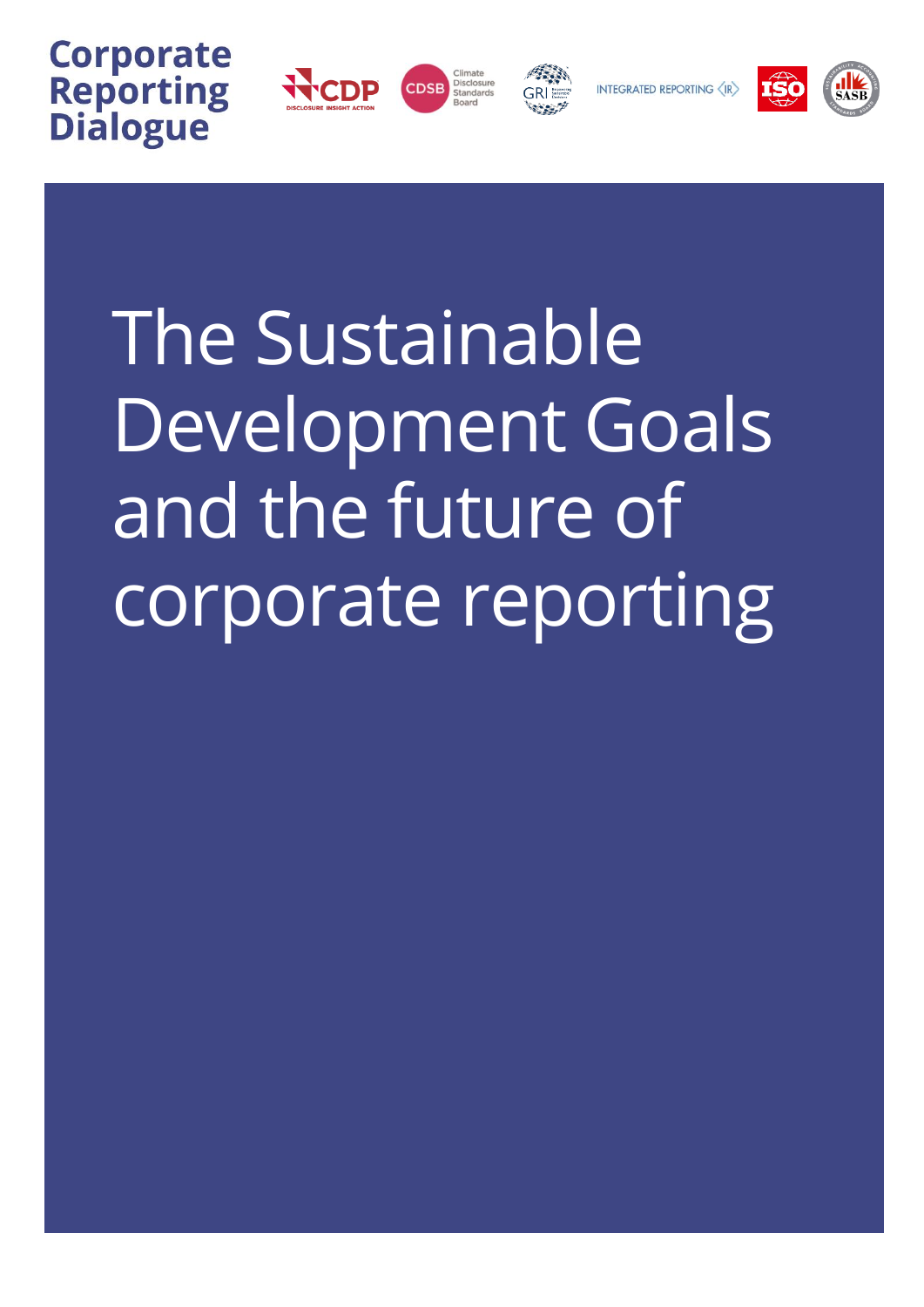The Sustainable Development Goals (SDGs) that were introduced in 2015 are being increasingly implemented in global society. Governments and the private sector have taken the SDGs as the global framework underlying the direction and actions towards 2030, which has been set by the United Nations as the year in which the SDGs should be achieved.

We, the participants of the Corporate Reporting Dialogue, fulfil a specific mandate within the societal system: to ensure transparency and accountability as the basis for better decision-making by companies, investors and other stakeholders; to ensure financial markets have the information needed to efficiently price assets and risk; and to promote financial stability. We have worked over the past years to better understand one another's frameworks and to look for opportunities for further harmonization. The ongoing recognition of the importance of wider value creation and the need for integration of financial and nonfinancial information are strong drivers of our work.

We are determined to contribute to forms of transparency that enable all relevant stakeholders to allocate our societal capitals appropriately, to understand the interconnections of multiple forms of capital that drive long-term value to stakeholders, to broaden and enrich the perspectives on value creation and to take better capital allocation decisions through better insights into the linkage between value creation and the SDGs.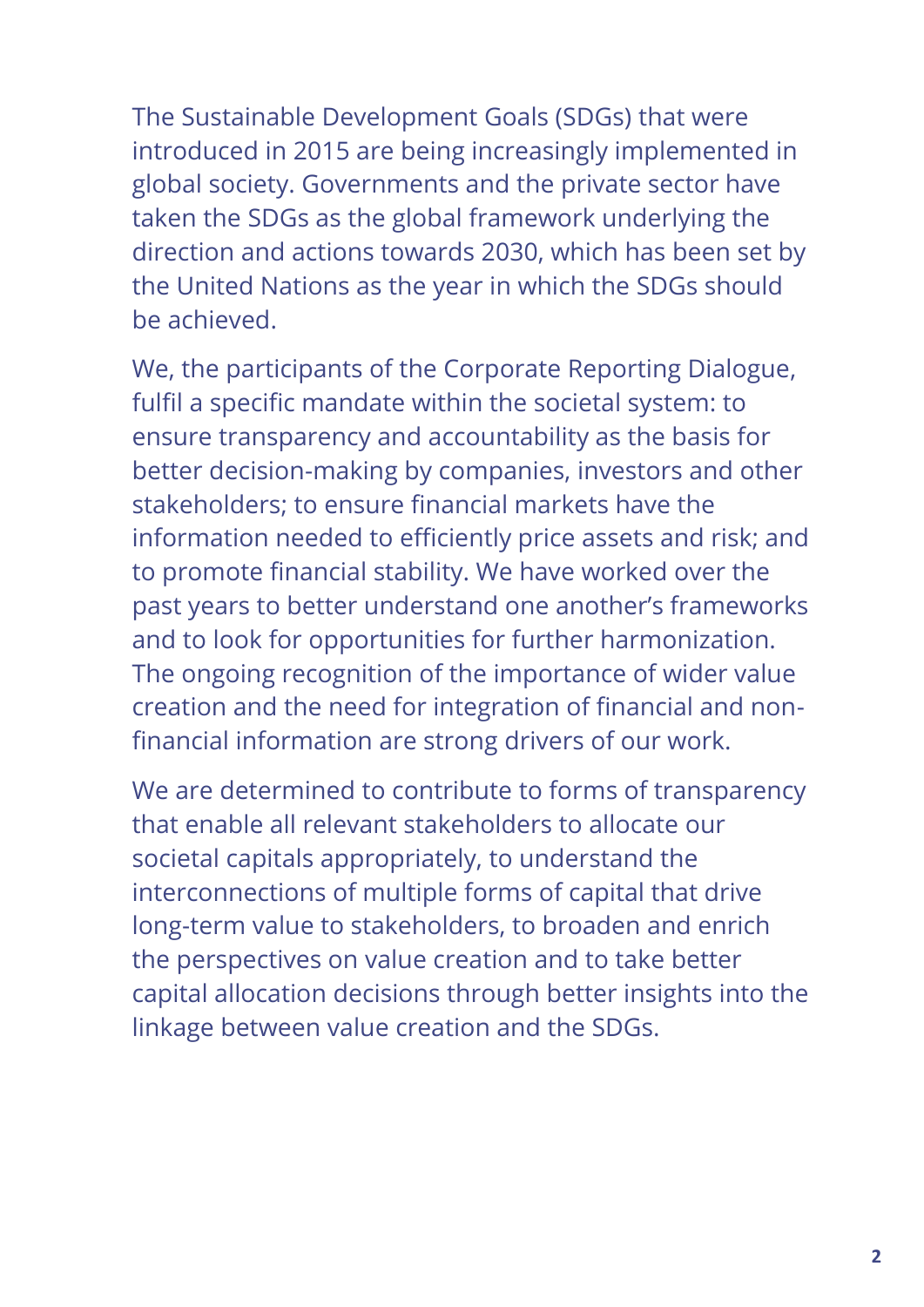## **The Sustainable Development Goals as the societal framework**

The SDGs were introduced in 2015 by the United Nations as a resolution titled '*Transforming our world: the 2030 Agenda for Sustainable Development*'. They cover, as is widely known, 17 overall goals.

The UN member states have declared that they, "*are committed to achieving sustainable development in its three dimensions – economic, social and environmental – in a balanced and integrated manner.*" As was further declared, "*We resolve, between now and 2030, to end poverty and hunger everywhere; to combat inequalities within and among countries; to build peaceful, just and inclusive societies; to protect human rights and promote gender equality and the empowerment of women and girls; and to ensure the lasting protection of the planet and its natural resources. We resolve also to create conditions for sustainable, inclusive and sustained economic growth, shared prosperity and decent work for all, taking into account different levels of national development and capacities.*"

The objectives, in other words, cover both the economic conditions, including financial prosperity and stability, and the social and environmental aspects of today's and future society. The goals set by the United Nations and the integrated nature and interlinkages that are recognized by the United Nations in their declaration, $1$  as well as the embracing of the SDGs by the private sector in reporting on their impact on society, mirror both the trends that the Dialogue observes in the private sector and the Dialogue's own objectives.

#### **The focus on value creation and integration**

The Dialogue consists of eight reporting framework organizations that address both financial and non-financial reporting<sup>2</sup>. We entered into our dialogue in 2014, following a period starting before 2000 in which a number of reporting framework organizations individually released frameworks<sup>3</sup> for specific topics, stakeholders or geographies. In 2010, the International Integrated Reporting Council (then named Committee) was established that focused on the integration of the available capitals of organizations in their reporting, and value creation for the long-term investor.

Since, the concept of integrated reporting and integrated thinking has gained further ground and there is increasing recognition that companies' value creation goes beyond financial value to include environmental and social value amongst others.

Further developments support the increasing focus on integration of financial and nonfinancial information to demonstrate how companies create value for stakeholders over the short and long-term. For example, the Non-Financial Information Directive in the European Union sets out the relationship between financial and non-financial risks and refers to integrated reporting. Stock exchanges such as the Johannesburg Stock Exchange address the same issues. The International Accounting Standards Board, one of the Dialogue participants,

**.** 

<sup>&</sup>lt;sup>1</sup> Resolution adopted by the General Assembly on 25 September 2015, Preamble.

<sup>&</sup>lt;sup>2</sup> The participants of the Dialogue are CDP, Climate Disclosure Standards Board, Global Reporting Initiative, International Accounting Standards Board, International Integrated Reporting Council, Internal Standards Organization, Sustainability Accounting Standards Board. The US-based Financial Accounting Standards Board participates as an observer to the Corporate Reporting Dialogue.

<sup>&</sup>lt;sup>3</sup> Some of our participants' products are recognized as standards, others are named guidelines or frameworks. Collectively we call these frameworks for the purpose of this article.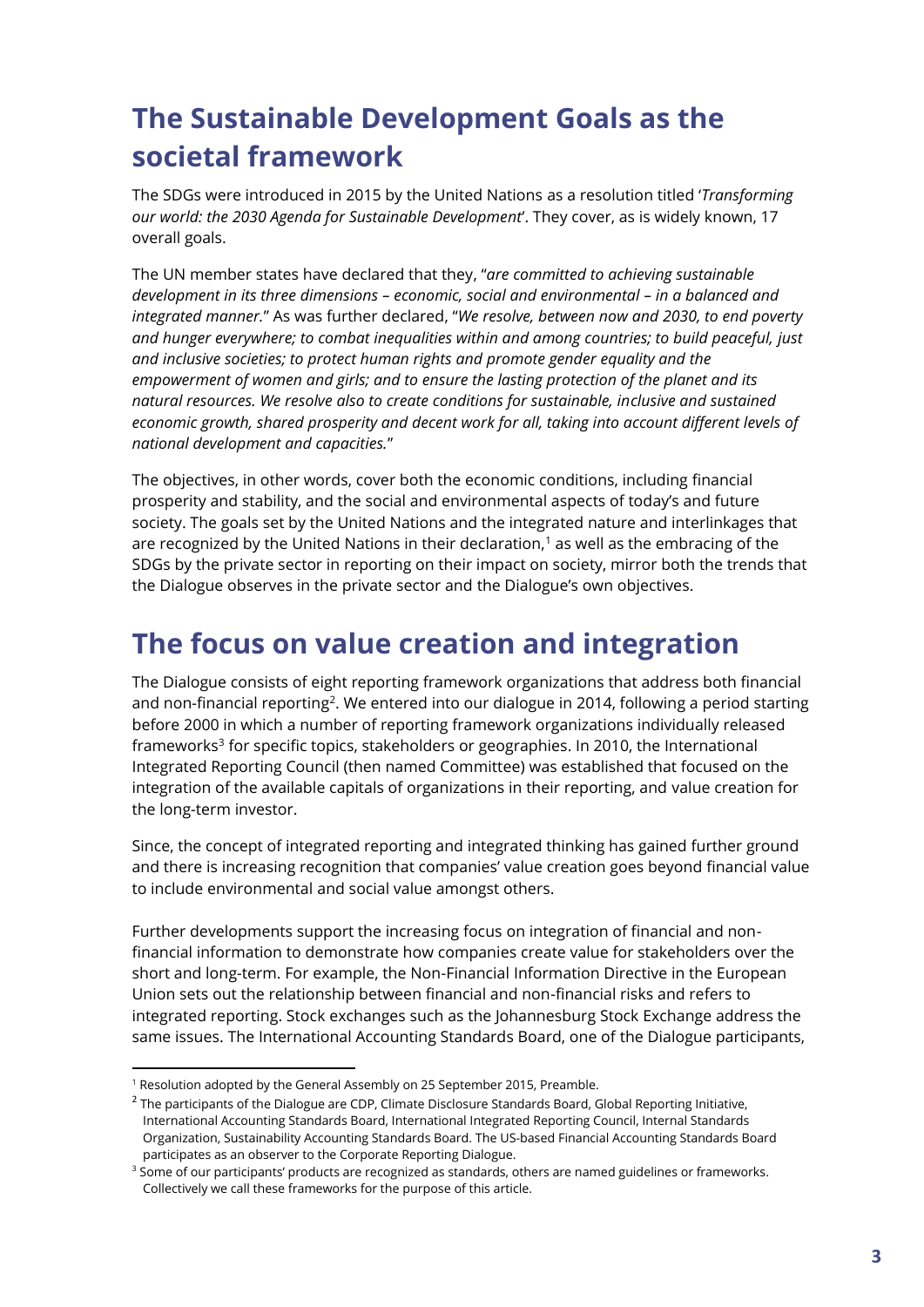has announced an update of its Management Commentary practice statement to strengthen the focus on value creation and the abovementioned integration.

The Dialogue has taken the integration of non-financial and financial information as one of the cornerstones of its work, by defining in its terms of reference 'integrated reporting' as the concept that binds the participants.

## **The Dialogue's objectives in relation to the SDGs**

The primary purpose of the Dialogue is to promote greater coherence, consistency and comparability between corporate reporting frameworks and to this end it looks for cooperation and alignment between key international standard setters and framework developers. As part of our activities, we endeavour to identify practical ways to better explain and align our frameworks to achieve the purpose. We also aim to more clearly explain the target audience and purpose of each framework, in order to enable companies to choose the frameworks and tools most suited to their specific reporting needs.

The SDGs are set to be achieved by 2030, which is only 12 years from now. In order to assess whether the United Nations member states have achieved the goals, structured and harmonized information will be required to monitor progress and to enable further decisions about capital allocation by governments, companies and investors, based on gaps identified in such progress.

As explained above, the private sector has a role to play in relation to the SDGs given their significant role in the economy. This role suggests that companies need to be mindful of the stakeholders of current and future economies, as part of good societal governance. Corporate reporting can illustrate which SDGs are relevant to a company's business model, enabling both companies and investors to focus on those SDGs most likely to impact financial performance of specific entities.

Several of the Dialogue's frameworks are at the heart of the transparency needed to assess progress against the SDGs in a meaningful way: the essence of those frameworks' work is to drive such transparency and related accountability to the relevant stakeholder groups.

In addition, it is our view that the Dialogue can play a critical role in the much-needed harmonization and alignment of reported information and clarity of the purpose of reported information, both financial and non-financial.

## **The Dialogue frameworks in relation to the SDGs**

The Dialogue participants' frameworks can essentially be divided into two types: those that support efficient financial markets and a financially stable economic system and those that drive sustainable development. The Dialogue participants' frameworks include frameworks that focus on a company's impact on society, along with frameworks that focus on how societal factors impact a company's financial performance. We recognize within the Dialogue these are not completely separated objectives, as company actions can influence macroeconomic performance and vice versa.

In our view, sustainable development and financial stability are mutually dependent dimensions of a sustainable, inclusive economy: a stable financial system forms the basis for sound economic development and is a prerequisite for sustainable environmental and social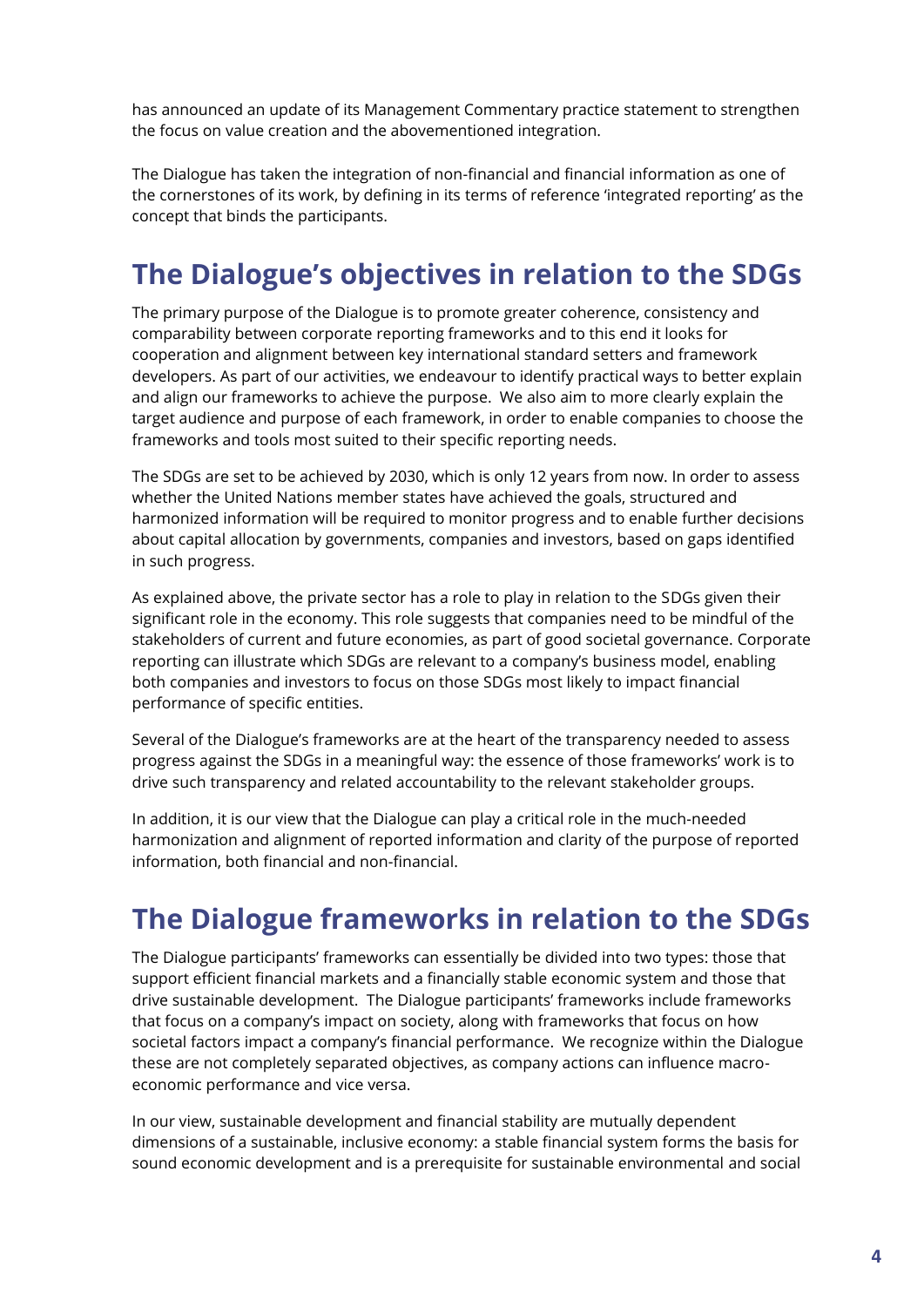outcomes. In other words, society will not allocate financial capital to achieve environmental and social outcomes when the basic condition of a stable economy is not met.

Equally it has become increasingly apparent in recent years that sustainable development is of critical importance for a stable financial system, i.e. if social thresholds or planetary boundaries are not taken into account, these can have serious consequences for both the economic performance of companies and the financial stability of economies. The work of the Task force on Climate-related Financial Disclosures demonstrates the recognition of such risks.

The Dialogue participants collectively play a critical role in addressing both dimensions in conjunction with each other. Each of our frameworks are important internationally in the field of transparency and accountability. Also, we cover both the key financial frameworks and the major non-financial frameworks.

That puts the Dialogue in a position to provide tools to monitor achievement of the SDGs by executing its terms of reference, which include "*to strengthen cooperation, coordination and alignment between key standard setters and framework developers that have a significant international influence on the corporate reporting landscape.*"

# **Addressing the Sustainable Development Goals, now and in future**

The participants of the Dialogue have already been addressing the SDGs on an individual basis. Such efforts have consisted for example of the SDG Compass<sup>4</sup>, a guide to support companies in aligning their strategies with the SDGs and in measuring and managing their contribution, launched in 2015 by the Global Reporting Initiative (GRI) together with the UN Global Compact and the World Business Council for Sustainable Development. Equally the International Integrated Reporting Council (IIRC) has issued a report on the implementation of integrated reporting whilst taking account of the SDGs.

More recently GRI and the UN Global Compact have developed a 'Reporting on SDGs Action Platform<sup>'5</sup>, an initiative that intends to accelerate corporate reporting on the Global Goals. The Analysis of Goals and Targets<sup>6</sup> offers a menu of illustrative actions businesses can take to contribute to each SDG target and maps possible disclosures (including indicators) that business can use to report against the SDG targets. The disclosures and indicators – both qualitative and quantitative – are taken from globally accepted disclosure frameworks for businesses, such as GRI Standards or CDP. Also, other frameworks (CDP, Climate Disclosure Standards Board, International Organization for Standardization) have outlined the SDGs that are covered by their respective frameworks and how the framework elements are connected to specific SDGs. The IIRC has released a report that explains how integrated thinking and integrated reporting can be applied in the context of the SDGs. Several organizations have mapped the Sustainability Accounting Standards Board (SASB) standards to the SDGs, using the SASB standards to help identify which SDGs are most relevant to financial performance in specific industries.

 $\overline{a}$ 

<sup>4</sup> <https://sdgcompass.org/>

<sup>5</sup> <https://www.globalreporting.org/information/SDGs/Pages/Reporting-on-the-SDGs.aspx>

<sup>6</sup> <https://www.unglobalcompact.org/library/5361>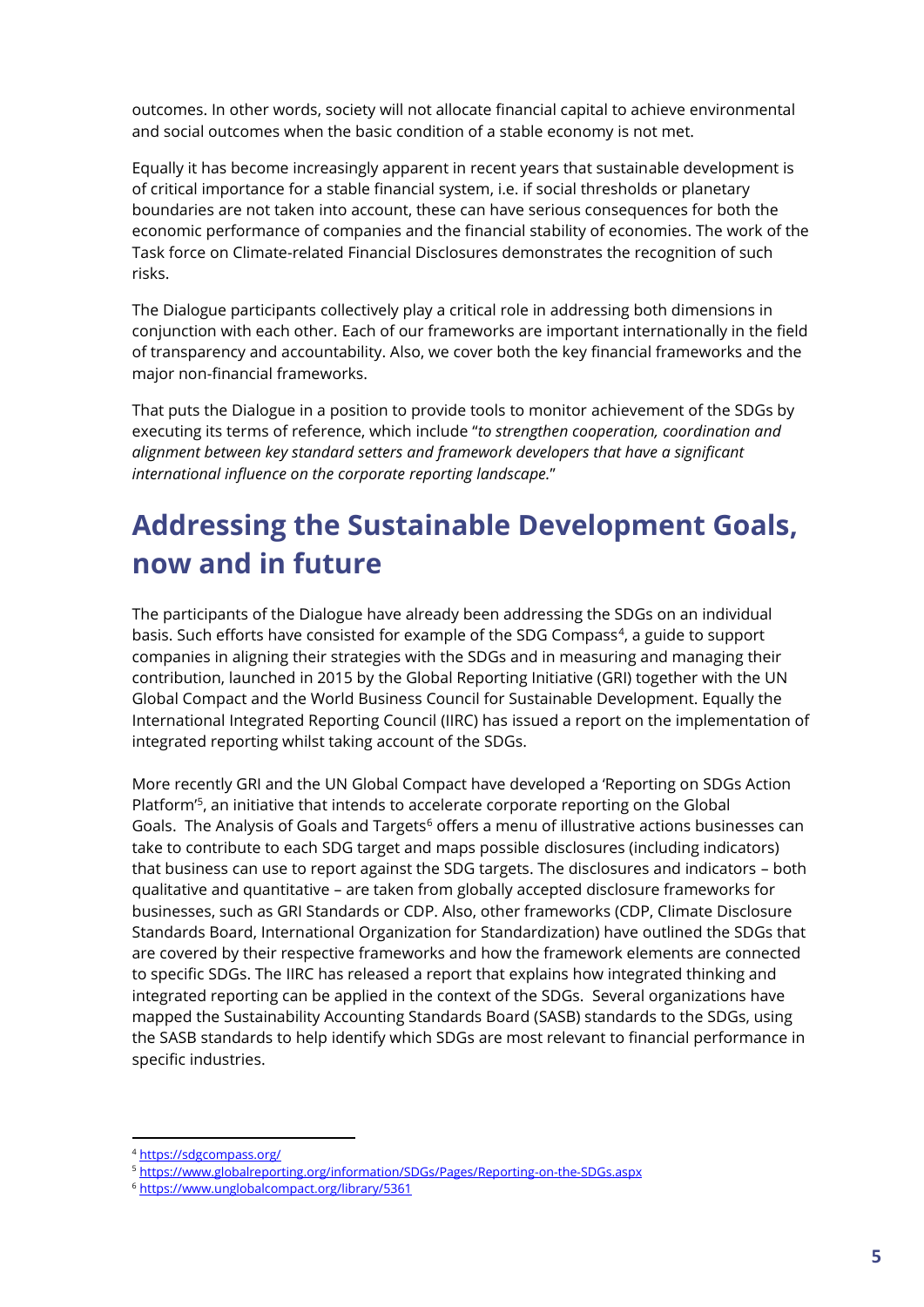We have assessed that, collectively, we are able to address all SDGs. The table below shows which SDGs are addressed by each of the Dialogue participants' frameworks at the level of topics and/or indicators.

| <b>Sustainable Development Goal</b>             | <b>CDP</b>   | <b>CDSB</b> | <b>GRI</b> | <b>ISO</b> | <b>SASB</b> | <b>TIRC*</b> |
|-------------------------------------------------|--------------|-------------|------------|------------|-------------|--------------|
| No poverty<br>1.                                |              |             | $\sqrt{}$  | $\sqrt{}$  |             |              |
| No hunger<br>2.                                 |              |             | √          | √          |             |              |
| 3. Good health and well-being                   |              |             | √          | √          |             |              |
| 4. Quality education                            |              |             | √          | √          |             |              |
| 5. Gender equality                              |              |             | √          | √          |             |              |
| Clean water and sanitation<br>6.                | $\sqrt{}$    | $\sqrt{}$   | $\sqrt{}$  | √          |             |              |
| 7. Affordable and clean energy                  | √            | $\sqrt{}$   | $\sqrt{}$  | $\sqrt{}$  |             |              |
| 8. Decent work and economic growth              |              |             | $\sqrt{}$  | √          |             |              |
| Industry innovation and<br>9.<br>infrastructure |              |             | √          | √          |             |              |
| 10. Reduced inequalities                        |              |             | √          | $\sqrt{}$  |             |              |
| 11. Sustainable cities and communities          | $\sqrt{}$    | $\sqrt{}$   | √          | $\sqrt{}$  |             |              |
| 12. Responsible consumption and<br>production   | $\checkmark$ | √           | $\sqrt{}$  | $\sqrt{}$  |             |              |
| 13. Climate action                              | $\sqrt{}$    | √           | $\sqrt{}$  | √          |             |              |
| 14. Life under water                            |              | √           | √          | √          |             |              |
| 15. Life on land                                | √            | √           | $\sqrt{}$  | √          |             |              |
| 16. Peace, justice and strong institutions      |              |             | $\sqrt{}$  | $\sqrt{}$  |             |              |
| 17. Partnerships for the goals                  |              | √           | $\sqrt{}$  |            |             |              |

\* *SASB metrics would be relevant for specific SDGs for selected industries*

*\*\* The International <IR> Framework follows a principles-based approach and, therefore, does not prescribe the disclosure of specific individual matters. Although its guidance identifies several of the above themes (including innovation and infrastructure, responsible use of resources, and climate change), it recognizes that their influence on broader value creation is entity-specific. On this basis, the <IR> Framework indirectly supports all 17 SDGs, to the extent that organizations deem them material to value creation over the short, medium or long term.*